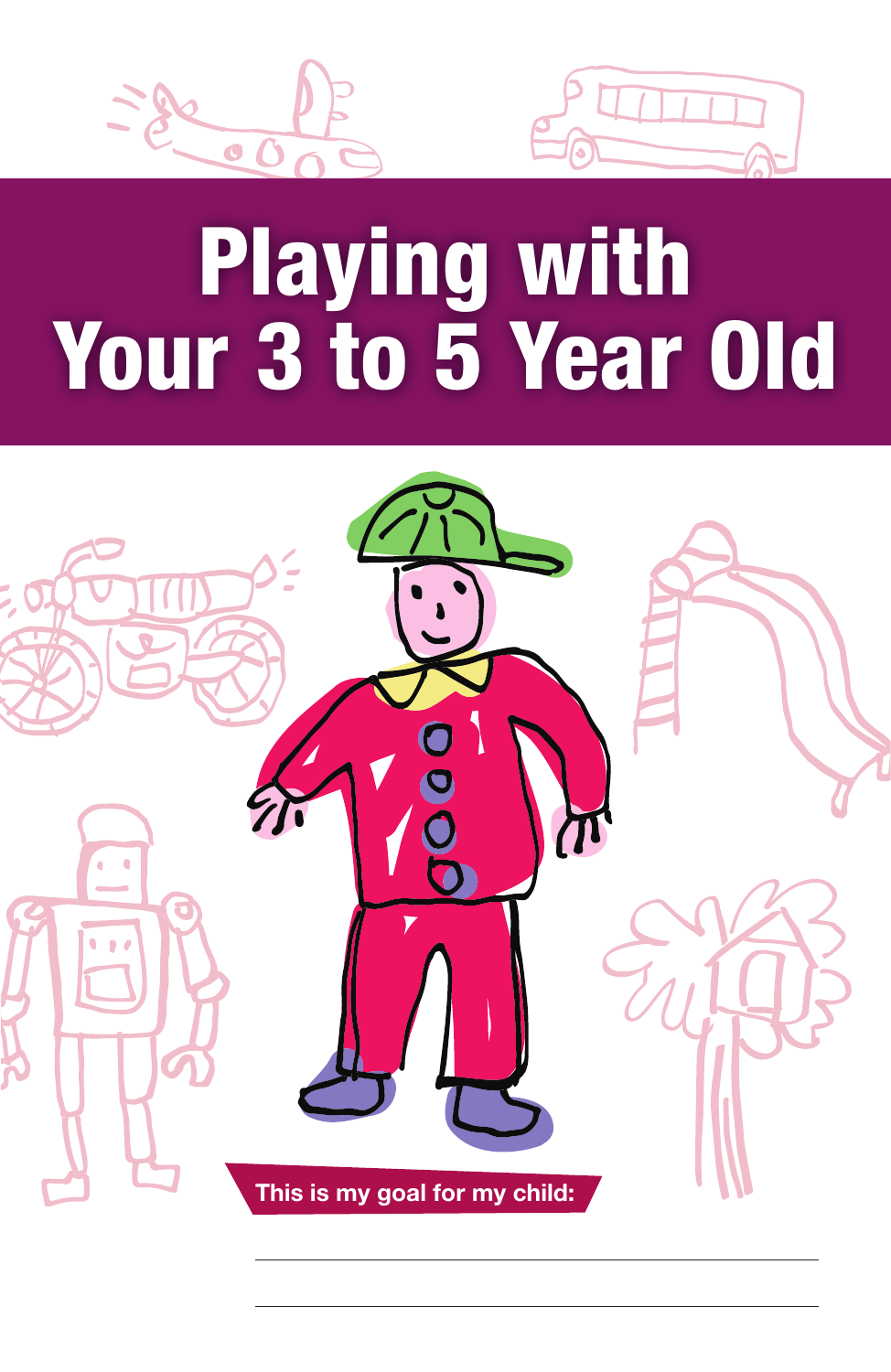## **Why is it important for my child to be active and play?**

- **1** Children learn through play.
- **(1)** Play helps her get along with others.
- **1** Play helps her learn new skills and use her imagination.
- **1** Play helps her learn about words, feelings and thoughts.
- **1** Seeing and doing new things helps your child's brain to grow.



## **How can I make activity fun and encourage my child to play?**

- $\bullet$  Play with your child. He will enjoy spending time with you! Find activities that you both enjoy.
- 45 Be a role model for your child. He will watch you and want to be like you.
- 45 Encourage your child to play outside every day. Fresh air is good!



- 45 Children need planned activity as well as free play.
- **45** Arrange for your child to play with other children often.

2



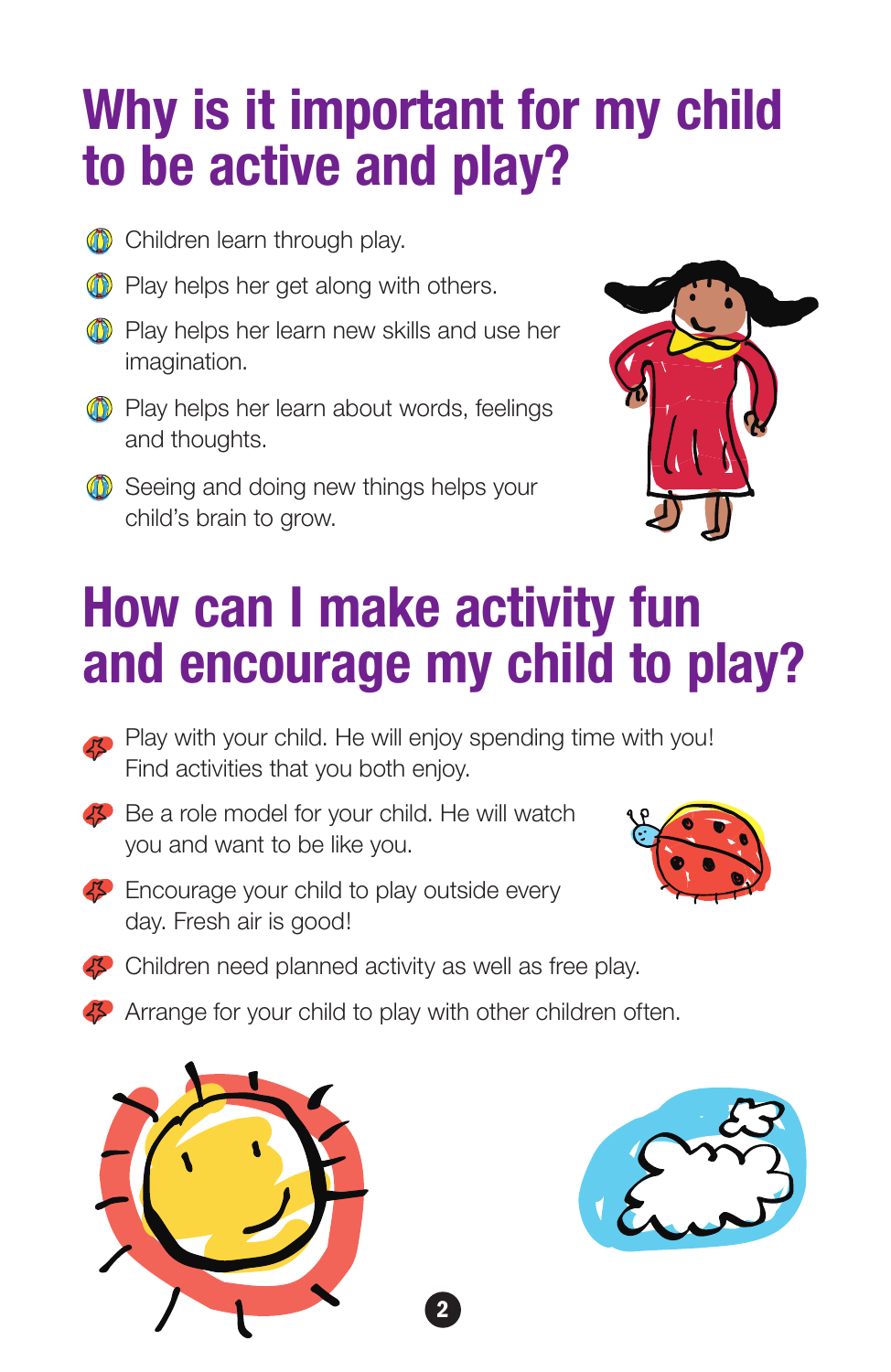## **Some activities to do with your child:**

#### **Make Believe Walk**

#### **Help your child pretend to walk through different places:**

- In the forest
- On the moon
- In the jungle
- On hot sand
- Through the snow
- In the mud



#### **Marching Band**

#### **Make some instruments:**

- Use dried beans in an empty container with a lid to shake (oatmeal box, coffee can).
- Use wooden spoons to bang on pots.
- Take rubber bands, stretch them over containers, and pull on them to make sounds.



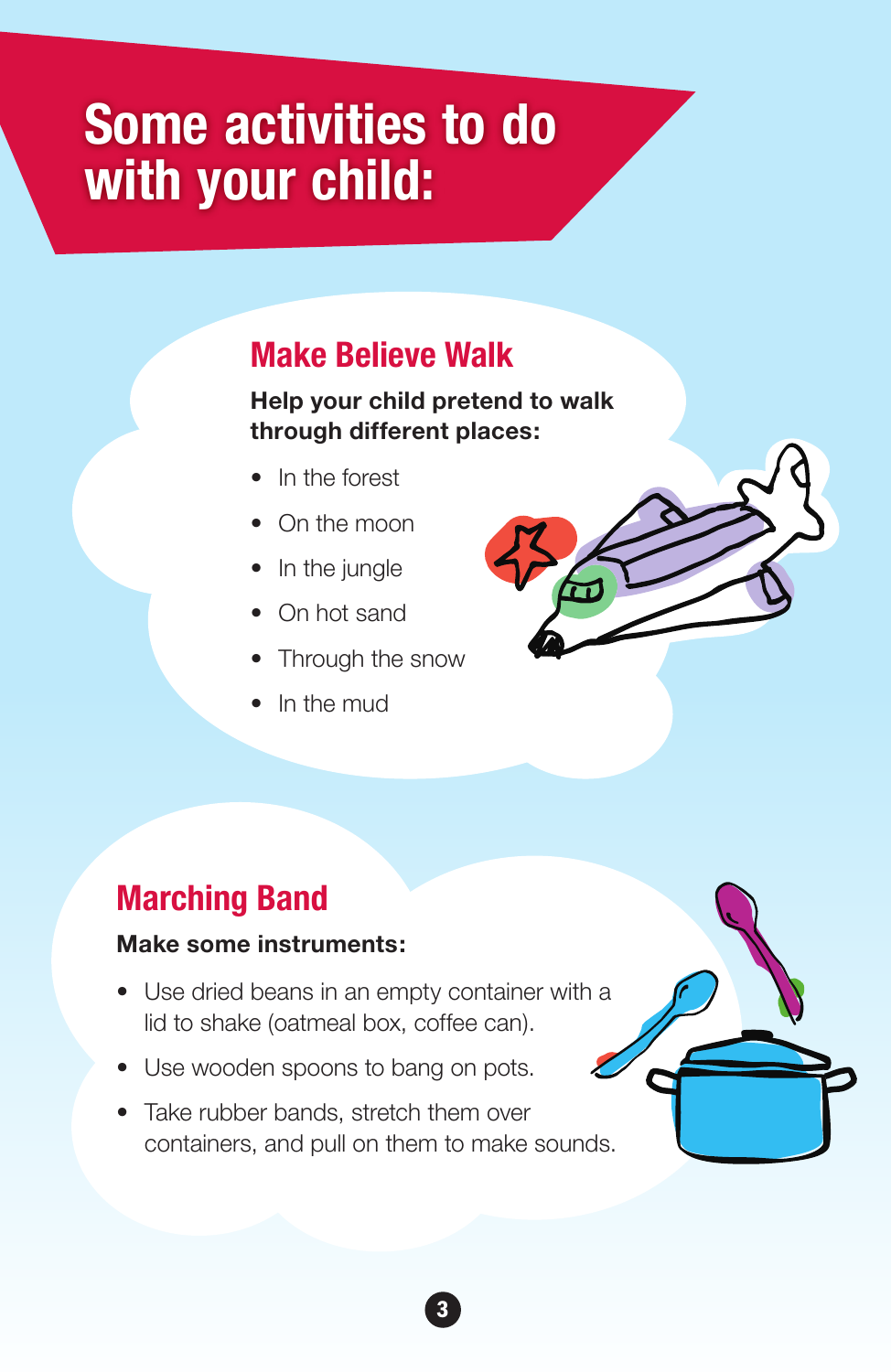#### **Indoor helping activities**

- Pick up toys
- Help make beds
- Help dust furniture
- Help feed and care for pets
- Help clean floors
- Carry laundry
- Help grocery shopping







#### **Outdoor helping activities**

- Help walk the dog
- Help clean up the yard
- Help garden
- Help wash the dog
- Help wash the car
- Take walks



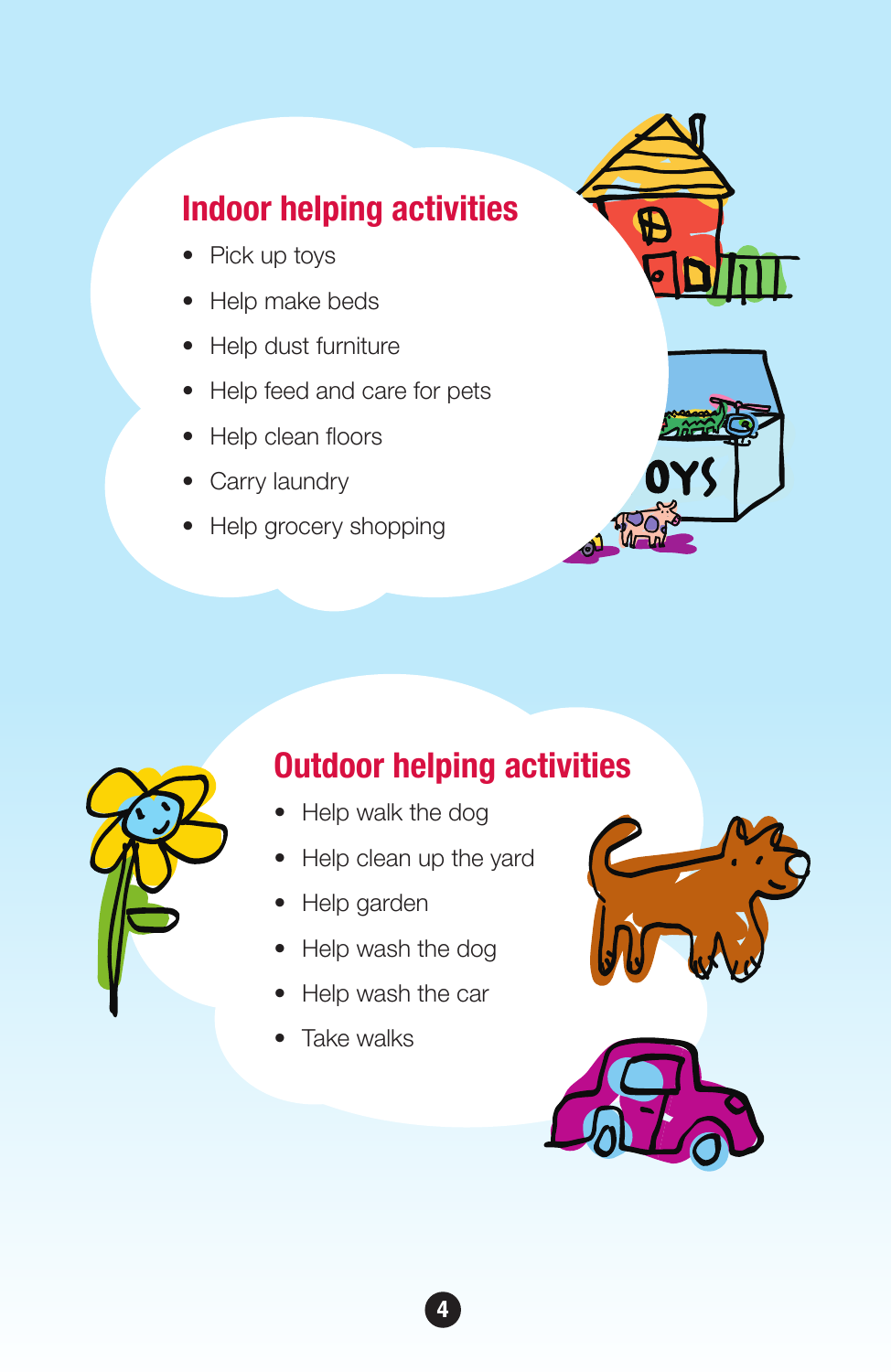## **Toys to play with:**

- **14** Light weight hand paddles
- **14** Hula hoops
- **14** Beach balls/large balls
- **14** Tricycle
- **1** Jump ropes
- **14** Light weight bat and ball
- **b** Child-size toys:
	- Broom
	- Rake
- **1** Toy cars and trucks
- **A** Blocks



## **Things at home to play with:**

- **10** Plastic coffee can lids (Frisbee™)
- **1** Aluminum foil (make a ball)
- *<sup>1</sup>* Empty boxes or baskets
- **1** Newspaper balls
- **1** Sock balls
- **1** Dress up clothes
- **C** Run through sprinkler



5

## **Games to play:**

- <sup>5</sup> Dance to music
- **各** Hopscotch
- Leap frog
- Hide-and-seek
- Jump rope